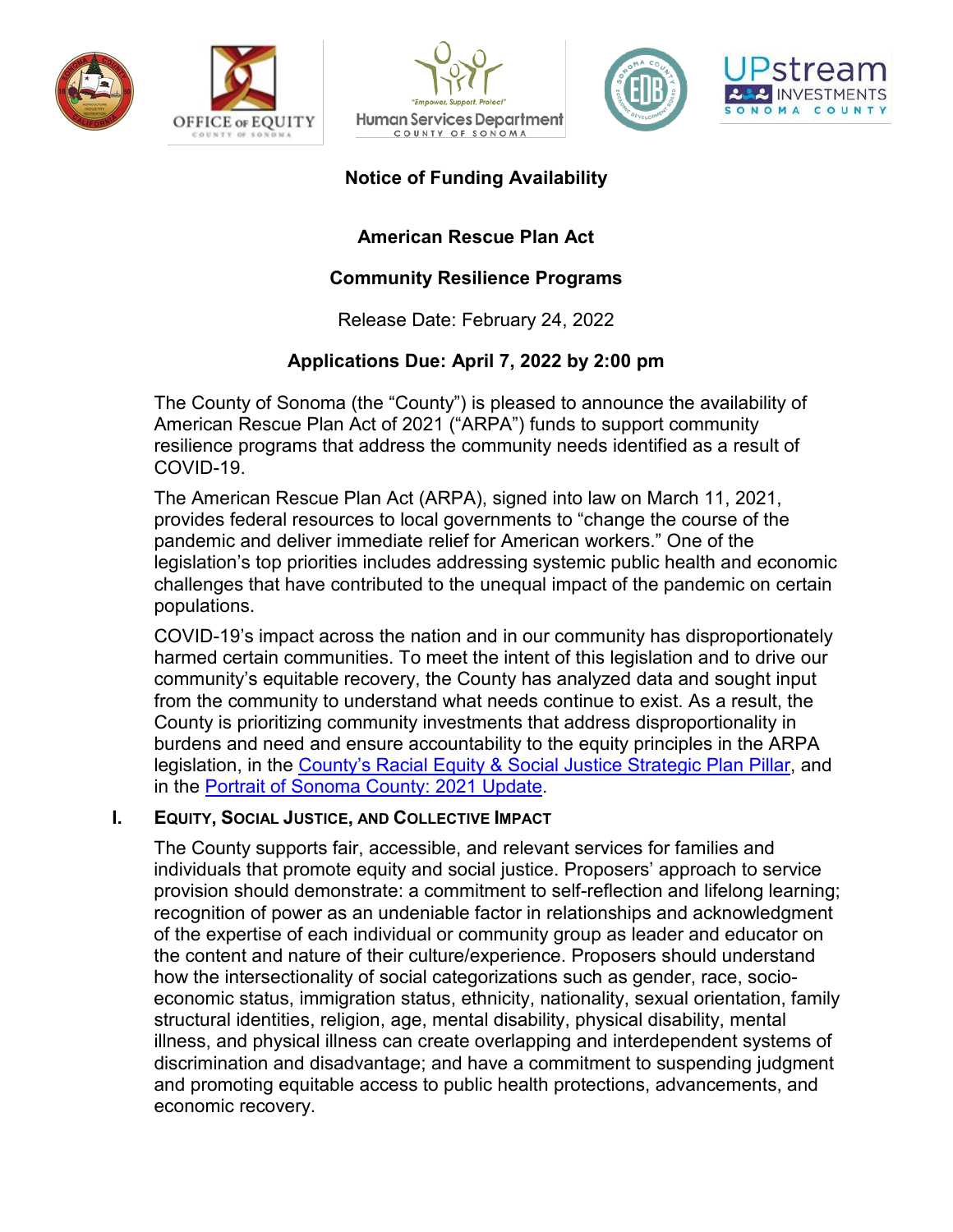The County values collective impact and seeks to fund integrated approaches between community and local government working toward a common goal. The collective impact approach is premised on the belief that no single policy, government department, organization or program can tackle or solve the increasingly complex social problems we face as a society. The approach calls for multiple organizations or entities from different sectors to work together in favor of a common agenda, shared goals, and alignment of effort. Examples include strengthening identification of resources within Sonoma County, leveraging the strengths and skills of County staff and community members, and deepening data collection and analysis approaches with community members impacted by the County's policy decisions. In times of critical need, the County's priority is to identify effective and sustainable systems-level solutions.

#### **II. ELIGIBLE PROPOSERS**

Eligible proposers include private for-profit and public or private non-profit agencies as well as County Departments and other governmental entities. Multiple contracts will be funded to provide the services described in this document.

Applicants may choose to deliver services alone; however, in order to adequately address community needs and comply with federal funding requirements, partnerships are highly encouraged and may receive additional points per the review and scoring mechanism. If multiple agencies apply as a consortium, a single agency must serve as the lead agency and should include in their program budget the cost for this increased oversight; capacity building, if applicable; support; and coordination, including adequate staffing and operating costs. The lead agency will function as the fiscal agent and as a coordinator of services among agencies, providing oversight, information exchange, and administrative and fiscal support and monitoring. A lead agency should establish formal agreements with the other service providers included in the application. A lead agency must demonstrate its capacity to oversee collaborative projects by either showing past success or clearly outlining a plan for oversight.

Private non-profit and for-profit organizations determined to be subrecipients must be in good standing with the Secretary of State and are encouraged to register in the federal System for Award Management (sam.gov). An agency DUNS number will be required.

#### **III. FUNDING**

The County has estimated that approximately \$34.1 million will be available through December 31, 2024, to address negative economic impacts and disparities in public health outcomes.

### *A minimum award amount has been set at \$250,000 for the total grant period.*

Contracts funded through this Notice of Funding Availability (NOFA) are expected to begin July 1, 2022 and end June 30, 2023, and may be renewed through December 31, 2024, depending on service provider performance.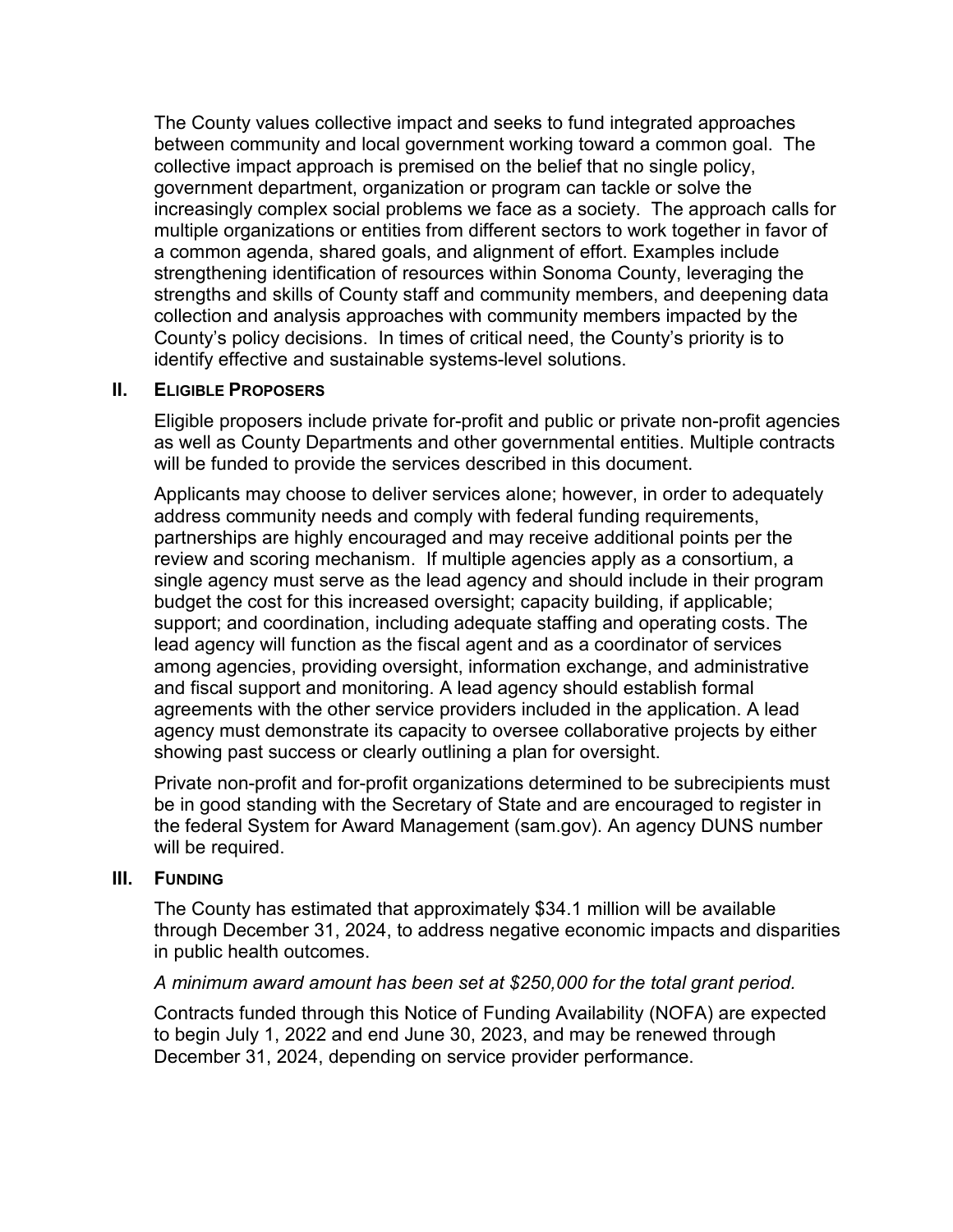### **IV. SCHEDULE**

| February 24, 2022                  | Notice of Funding Availability Released               |
|------------------------------------|-------------------------------------------------------|
| March 3, 2022, 10:00 am            | <b>Technical Assistance Workshop</b>                  |
| Through March 25, 2022             | <b>Applicants Submit Questions</b>                    |
| Every Friday through April 1, 2022 | <b>Questions and Answers Published</b>                |
| April 7, 2022                      | Applications Due by 2:00 pm                           |
| April 11 - April 29, 2022          | Review Committees score applications                  |
| May 24, 2022                       | Board of Supervisors Meeting to Award<br><b>Funds</b> |
| July 1, 2022                       | <b>Contracts Start</b>                                |

## **V. COMPLIANCE WITH AMERICAN RESCUE PLAN ACT REQUIREMENTS**

Awarded agencies must comply with the requirements listed in the [Department of](https://home.treasury.gov/system/files/136/SLFRF-Final-Rule.pdf)  [the Treasury Final Rule](https://home.treasury.gov/system/files/136/SLFRF-Final-Rule.pdf) and the [Compliance and Reporting Guidance for State and](https://home.treasury.gov/system/files/136/SLFRF-Compliance-and-Reporting-Guidance.pdf)  [Local Fiscal Recovery Funds.](https://home.treasury.gov/system/files/136/SLFRF-Compliance-and-Reporting-Guidance.pdf)

## **VI. FEDERAL CONTRACT PROVISIONS**

Recipients of ARPA funds are subject to required federal contract provisions. A sample of the required supplementary conditions can be found in Attachment A: Sample County Contract including ARPA Exhibit. These supplementary conditions are subject to change.

## **VII. COMMUNITY RESILIENCE PROGRAM ACTIVITIES**

ARPA funds will be used to address the disproportionate public health and economic impacts of the crisis on the hardest-hit communities, populations, and households in Sonoma County. *Providers must verify that program participants have been negatively impacted by the COVID-19 public health emergency and fall within one of the eligible beneficiary groups. Verification documentation will be determined during contract negotiations depending on the type of program/beneficiary.* 

### A. Prioritized Activities

As a result of a series of ARPA community engagement efforts including virtual Town Halls, Community Surveys, and convening an ARPA Equity Workgroup, the Sonoma County Board of Supervisors has prioritized the funding of *specific* ARPA-eligible activities for the County that address the negative economic impacts and the disparities in public health outcomes as a result of the pandemic. These activities include:

- Assistance to Households/Basic Needs
- Childcare and Childcare Facilities
- Educational Disparities
- Community Health Workers & Public Benefits Navigators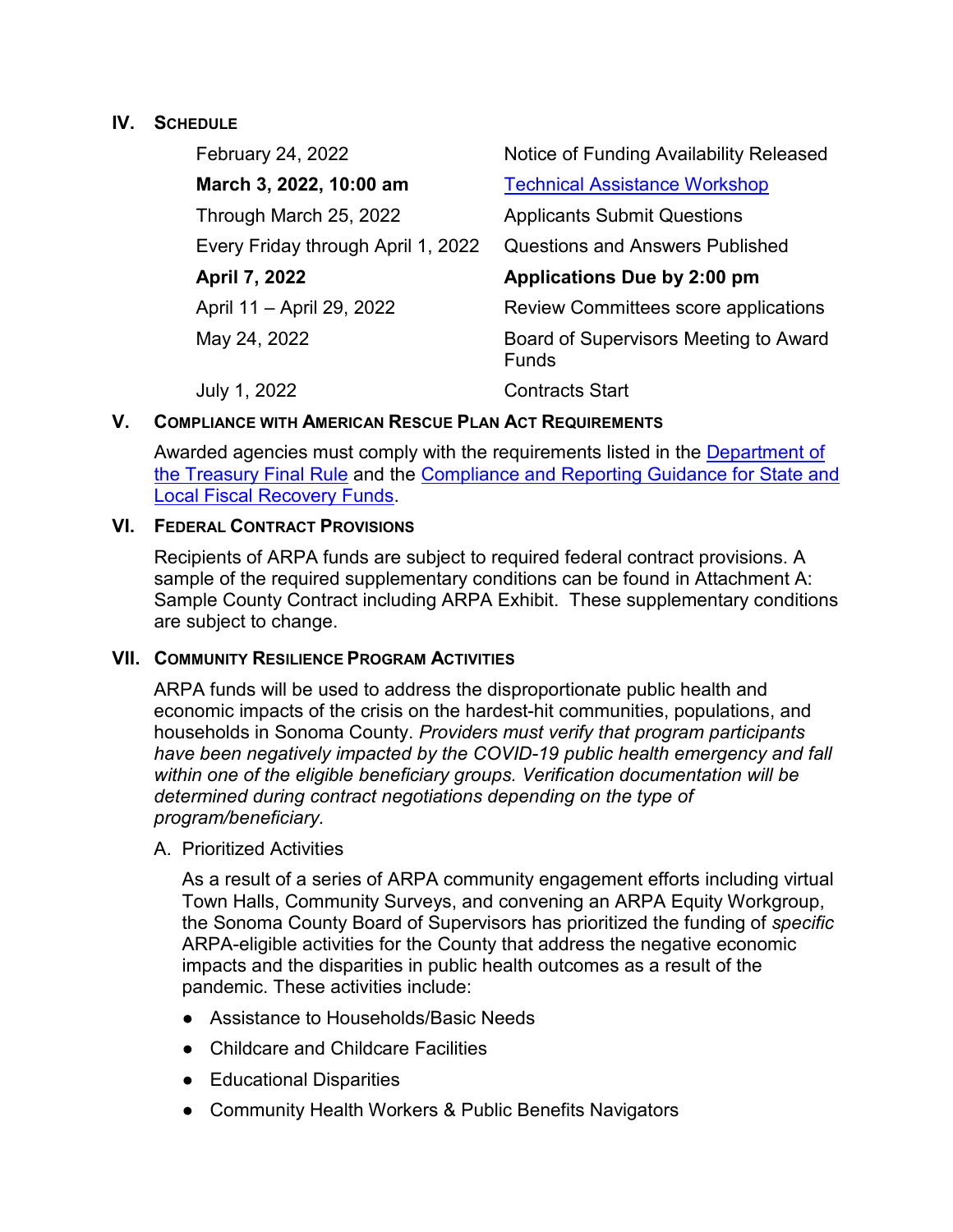- Housing and Shelter
- **Mental Health Services**
- Assistance to Workers
- Small Business & Nonprofits
- Premium Pay
- Culturally Responsive COVID-19 Disaster Response and Long-Term Recovery

Specific information on these activities can be found in Attachment B: Prioritized ARPA Activities.

The ARPA Equity Workgroup Summary of Community Needs can be found at <http://upstreaminvestments.org/ARPA/>

Findings related to the impacts of the pandemic on our local economy can be found on the Sonoma County Economic Development Board's website at [Special Reports | Sonoma County Economic Development Board](http://sonomaedb.org/Data-Center/Special-Reports/)  [\(sonomaedb.org\)](http://sonomaedb.org/Data-Center/Special-Reports/)

B. Adversely Impacted Populations

The community needs assessment revealed that the following socially and economically underrepresented and/or historically excluded populations have been hit hardest by the COVID-19 pandemic in Sonoma County. In accordance with ARPA guidelines, proposers are encouraged to describe how their programs will help eliminate or reduce disparities experienced by adversely impacted populations, including, but not limited to:

- Essential workers, including farm workers
- BIPOC (Black, Indigenous and People of Color) students
- BIPOC-owned businesses and non-profit organizations
- High school students who graduated during virtual learning
- Populations with the highest rates of COVID-19 (cases per 100,000) in Sonoma County by race/ethnicity, including but not limited to:
	- o Hispanic/Latino
	- o American Indian/Alaska Native
	- o Native Hawaiian and other Pacific Islander
	- o Black/African American

Specific information on eligible beneficiaries under ARPA can be found in Attachment C: ARPA Eligible Beneficiaries.

C. Sonoma County Qualified Census Tracts

The legislation has defined households, small businesses, and non-profits located in HUD Qualified Census Tracts as having been Disproportionately Impacted by the pandemic.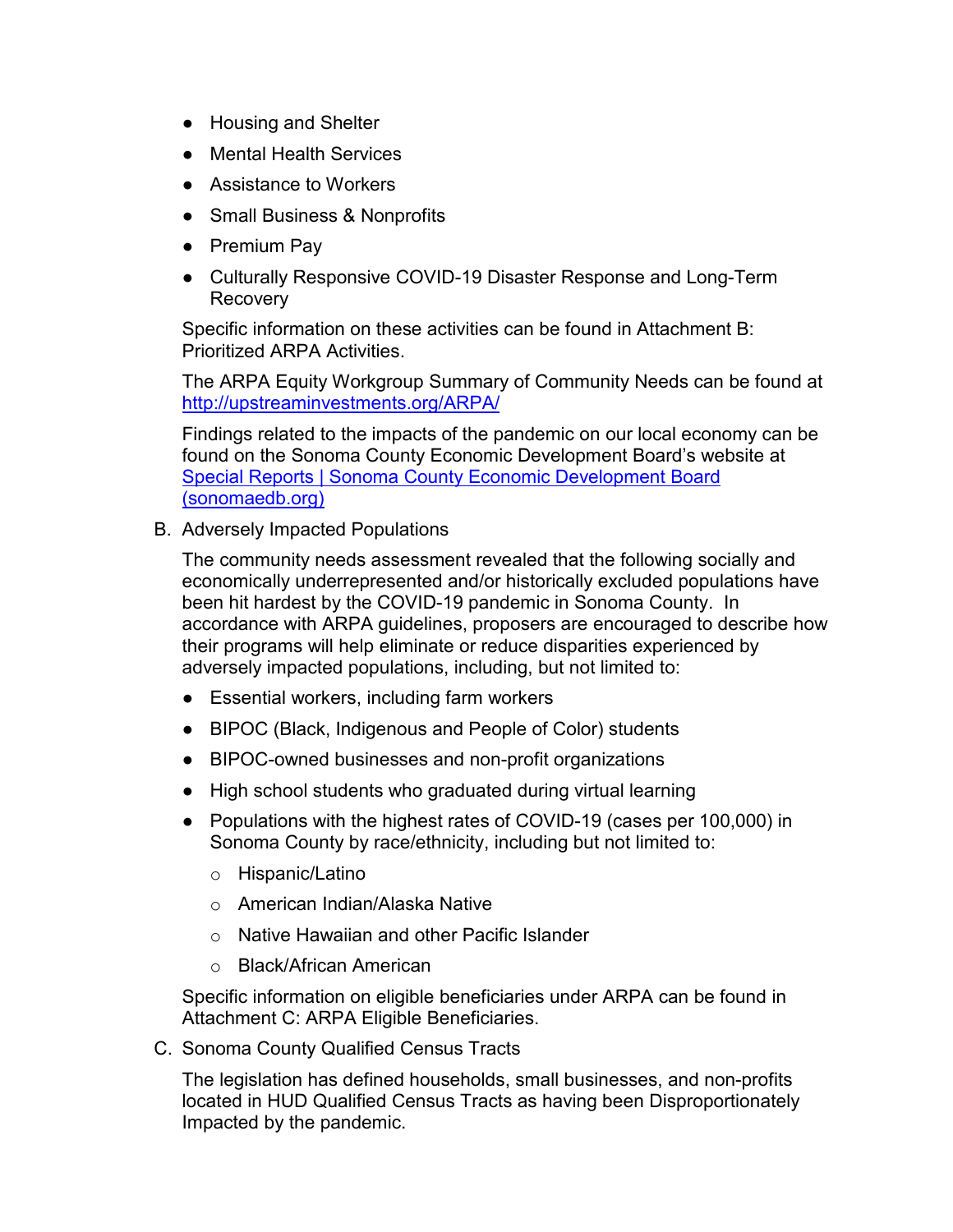To further define areas of focus, the County also relied on the Human Development Index (HDI) scores revealed in the [Portrait of Sonoma County:](http://upstreaminvestments.org/Impact/Portrait-of-Sonoma-County/)  [2021 Update](http://upstreaminvestments.org/Impact/Portrait-of-Sonoma-County/) and [COVID-19 Case Data for Sonoma County](https://experience.arcgis.com/experience/1edbb41952a8417385652279305e878d/page/Race-%2F-Ethnicity/) related to the disproportionate impact of COVID-19 on specific populations.

A map of these tracts can be found in Attachment D – Map of Sonoma County Qualified Census Tracts.

### **VIII. PERFORMANCE AND REPORTING REQUIREMENTS**

Transparency and public accountability for the use of ARPA are critical to upholding program integrity and public trust. Program and Fiscal Performance will be publicly reported. Technical assistance will be provided.

#### A. Results-Based Accountability

Selected recipients (lead agencies) will partner with the County to develop a Results-Based Accountability (RBA) Plan to show how the proposed program/project will be structured to achieve agreed-upon outcomes, including measurement of how beneficiaries are better off as a result of the proposed program/project.

Contractor will apply, document, and report quarterly on performance measures and activities, including demographic data detailed in the RBA Plan. These reports will be submitted in an electronic format to be determined.

### B. ARPA-Specific Reporting

Additional reporting will be required under ARPA, including but not limited to monthly fiscal claims that will contain information regarding project status and project demographic distribution. These reports will be submitted in an electronic format to be determined. Additional information regarding the ARPA reporting requirements can be found in the [Compliance and Reporting](https://home.treasury.gov/system/files/136/SLFRF-Compliance-and-Reporting-Guidance.pdf)  [Guidance for State and Local Fiscal Recovery Funds.](https://home.treasury.gov/system/files/136/SLFRF-Compliance-and-Reporting-Guidance.pdf)

#### **IX. TECHNICAL ASSISTANCE WORKSHOP**

All potential applicants are *strongly encouraged* to attend the Technical Assistance Workshop as indicated in the Schedule above. County staff will review the requirements of the NOFA and accept written questions.

### **X. WRITTEN QUESTIONS**

All questions related to the services listed in this NOFA must be submitted via email to  $\frac{\text{arg}(\mathbf{Q})}{\text{arg}(\mathbf{Q})}$  county org through the due date indicated in the Schedule found above. *Please include "NOFA Question" in the subject line of your email.* Questions will not be accepted by phone and potential applicants should not contact any County staff for additional information during the procurement period. Written answers will be posted weekly on the [ARPA](http://upstreaminvestments.org/ARPA/) NOFA [website,](https://sonomacounty.ca.gov/CAO/ARPA/) ending on the date indicated in the Schedule above.

### **XI. APPLICATION SUBMITTAL**

**One (1)** copy of the ARPA Application Form must be submitted **per proposed program** via email to [arpa@sonoma-county.org](mailto:arpa@sonoma-county.org) by the date and time listed in the